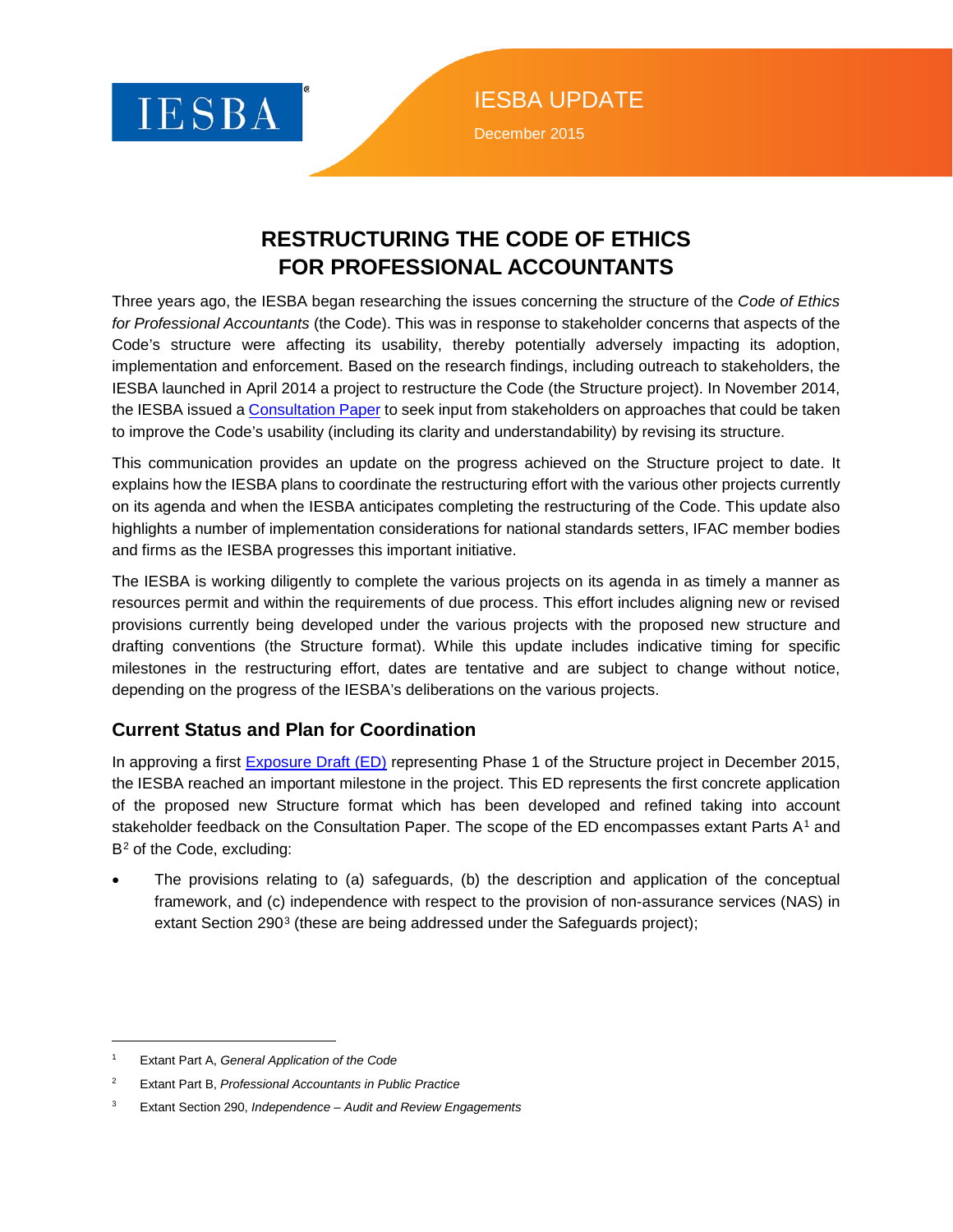### **IESBA**

- The provisions addressing reports that include a restriction on use and distribution in extant Section  $290;4$  $290;4$  and
- Extant Section 291.<sup>[5](#page-1-1)</sup>

Concurrently with the work on the Structure project, the IESBA has been progressing the other projects on its agenda, namely:

- A project to review the clarity, appropriateness and effectiveness of safeguards in the Code (Safeguards project);
- A project regarding responding to non-compliance with laws and regulations (NOCLAR project);
- A project to review the long association provisions in Section 290 of the Code (Long Association project); and
- A project to review extant Part C of the Code (Part C project, $6$  Phases 1 and 2).

Of particular importance from the perspective of coordination with the Structure project is the Safeguards project. Safeguards are an important part of the Code's conceptual framework. Given the pervasiveness of safeguards throughout the Code, the IESBA determined that it would be important to coordinate the work on, and timing of, the Structure and Safeguards projects.

Informed by its deliberation of the initial issues in the Safeguards project, and in light of the fact that the IESBA had only launched the project in January 2015, the IESBA determined in the latter part of 2015 that it would be necessary to split that project into two separate phases<sup>[7](#page-1-3)</sup> to avoid undue delay in the Structure project. Accordingly, the IESBA has issued the [Safeguards Phase 1 ED,](https://www.ifac.org/publications-resources/proposed-revisions-pertaining-safeguards-code-phase-1) drafted using the Structure format, contemporaneously with the Structure Phase 1 ED.

In the first half of 2016, the IESBA plans to dedicate a heavy focus on addressing the issues in the second phase of the Safeguards project with a view to approving the Phase 2 ED at its September 2016 meeting. The IESBA therefore determined to align the timing of approval of the Structure Phase 2 ED with that for the Safeguards Phase 2 ED.

The IESBA expects that the Structure Phase 2 ED will cover the provisions addressing reports that include a restriction on use and distribution in extant Section 290, extant Section 291, and the proposed restructured provisions arising from the NOCLAR,<sup>[8](#page-1-4)</sup> Long Association and Part C Phase 1 projects. Work on restructuring the provisions addressing reports that include a restriction on use and distribution in extant Section 290 as well as extant Section 291 has been proceeding in the background even as the IESBA has been deliberating drafts of the Structure Phase 1 ED.

 $\overline{a}$ 

<span id="page-1-0"></span> $4$  Extant paragraphs 290.500 - 290.514

<span id="page-1-1"></span><sup>5</sup> Extant Section 291, *Independence – Other Assurance Engagements*

<span id="page-1-2"></span><sup>&</sup>lt;sup>6</sup> References to Part C in this publication are to the extant Part C of the Code, which addresses professional accountants in business (PAIBs).

<span id="page-1-3"></span>For an explanation of the scope of Phases 1 and 2 of th[e Safeguards](https://www.ifac.org/publications-resources/proposed-revisions-pertaining-safeguards-code-phase-1) project, see the explanatory memorandum to the Safeguards [Phase 1 ED.](https://www.ifac.org/publications-resources/proposed-revisions-pertaining-safeguards-code-phase-1)

<span id="page-1-4"></span><sup>&</sup>lt;sup>8</sup> Approval of the final NOCLAR provisions is anticipated at the March 2016 IESBA meeting. The IESBA has determined that these should be released under the current structure and drafting conventions at the earliest opportunity, subject to approval of due process by the Public Interest Oversight Board (PIOB). The IESBA will then proceed to restructure the final provisions using the Structure format.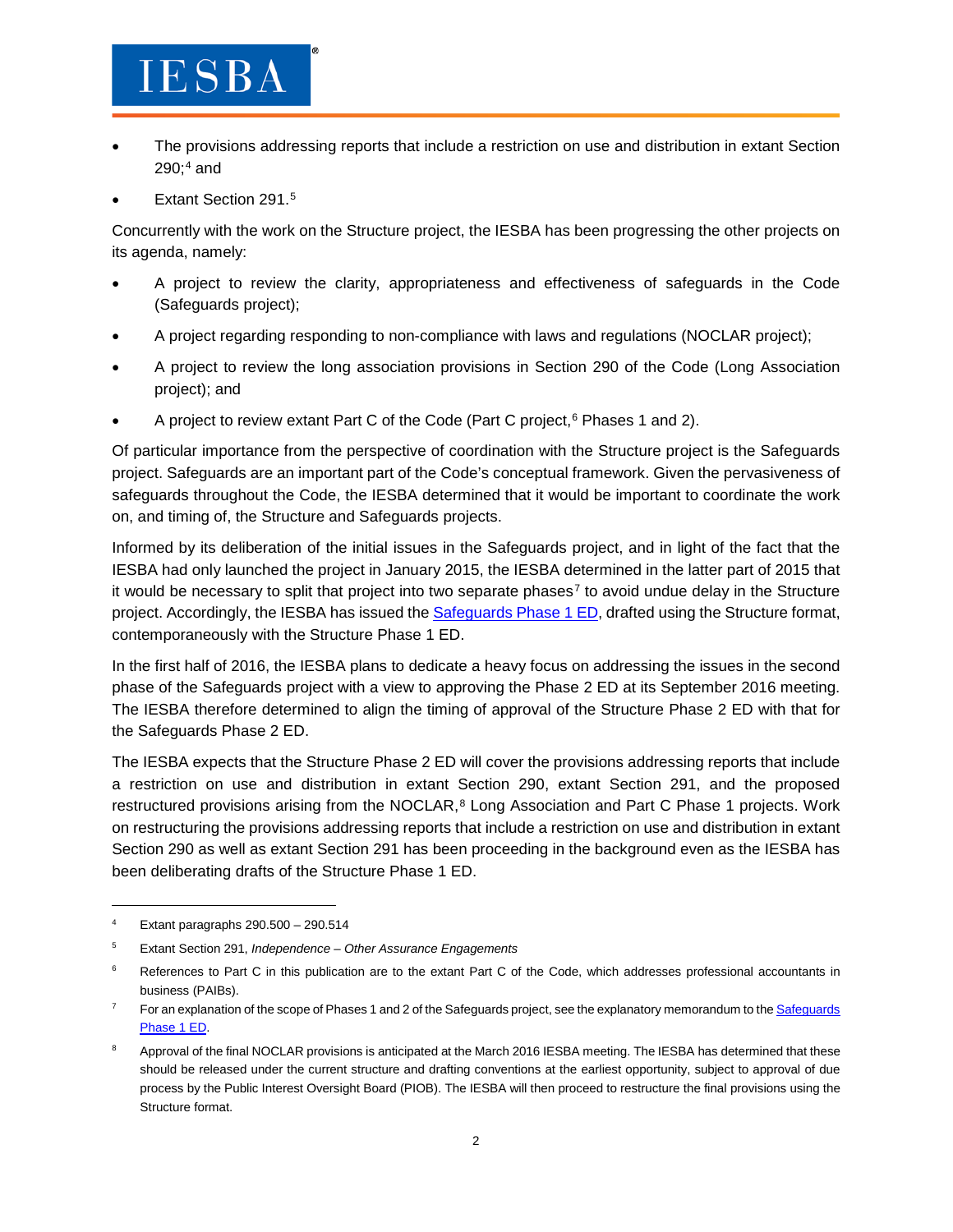## **IESBA**

The Structure and Safeguards Task Forces will be liaising closely on the NAS provisions in extant Section 290 as these are being reviewed and potentially revised. More generally, there will be close liaison between the Structure Task Force and the other project Task Forces as the latter restructure their new or revised sections of the Code using the Structure format.

The IESBA anticipates that stakeholder feedback on the Structure Phase 1 ED will enable it to refine the Structure format as necessary so that by the end of Q2 2016, it will have finalized the Structure format. Any refinements to the Structure format will then be applied to the restructuring proposals on Structure Phase 2 and the other work streams before these are approved for exposure.

The IESBA is currently at an early stage in exploring the issues in Phase 2 of the Part C project. Accordingly, the IESBA determined that this phase of the project can proceed as a separate work stream with a timeline that need not be aligned with the Structure project's timeline. However, any proposed revisions to the relevant section(s) of the Code under this phase will be drafted using the Structure format.

The Appendix illustrates the IESBA's anticipated timelines for the various work streams. Subject to the progress of its deliberations and barring any unforeseen circumstances, the IESBA anticipates approval of the final restructured Code (including the new or revised provisions on Safeguards, NOCLAR, Long Association and Part C Phase 1, but excluding Part C Phase 2) by Q3 2017.

#### **Implementation Considerations**

 $\overline{a}$ 

The IESBA is mindful of stakeholder concern about piecemeal changes to the Code that increase the burden of adoption and implementation, including translation effort. Accordingly, the IESBA will aim to issue the restructured Code with a common effective date unless particular circumstances justify otherwise. The IESBA will determine and communicate the effective date of the restructured Code (excluding Part C Phase 2) when it approves the restructured text.

It is important that all those with responsibility for adoption and implementation activities consider the upcoming changes as early as practicable. National standards setters, IFAC member bodies, firms and others involved in those activities have been following the development of the Structure project and the other projects on the IESBA's agenda, and contributing to the process by commenting on Consultation Papers and Exposure Drafts. They will, therefore, be well placed to consider appropriate plans that maximize the implementation period for their relevant constituencies. IFAC member bodies and firms will in particular want to consider what continuing professional development courses or other training materials need to be developed. Firms will also need to consider appropriate approaches to align their policies and procedures to the restructured Code.

The IESBA will release the final restructured Code after completion of phase 2 of the Structure project and following approval of due process by the PIOB. To facilitate an early start to translation and other implementation activities, however, the IESBA will make the Structure Phase 1 text available on its website as soon as the IESBA approves the text (currently anticipated by December 2016). In addition, the IESBA will make the close-off documents<sup>[9](#page-2-0)</sup> on the NOCLAR, Long Association and Part C Phase 1 projects available on its website as soon as practicable to assist training, awareness raising and other implementation-related activities.

<span id="page-2-0"></span>Final new or revised provisions approved under the current structure and drafting conventions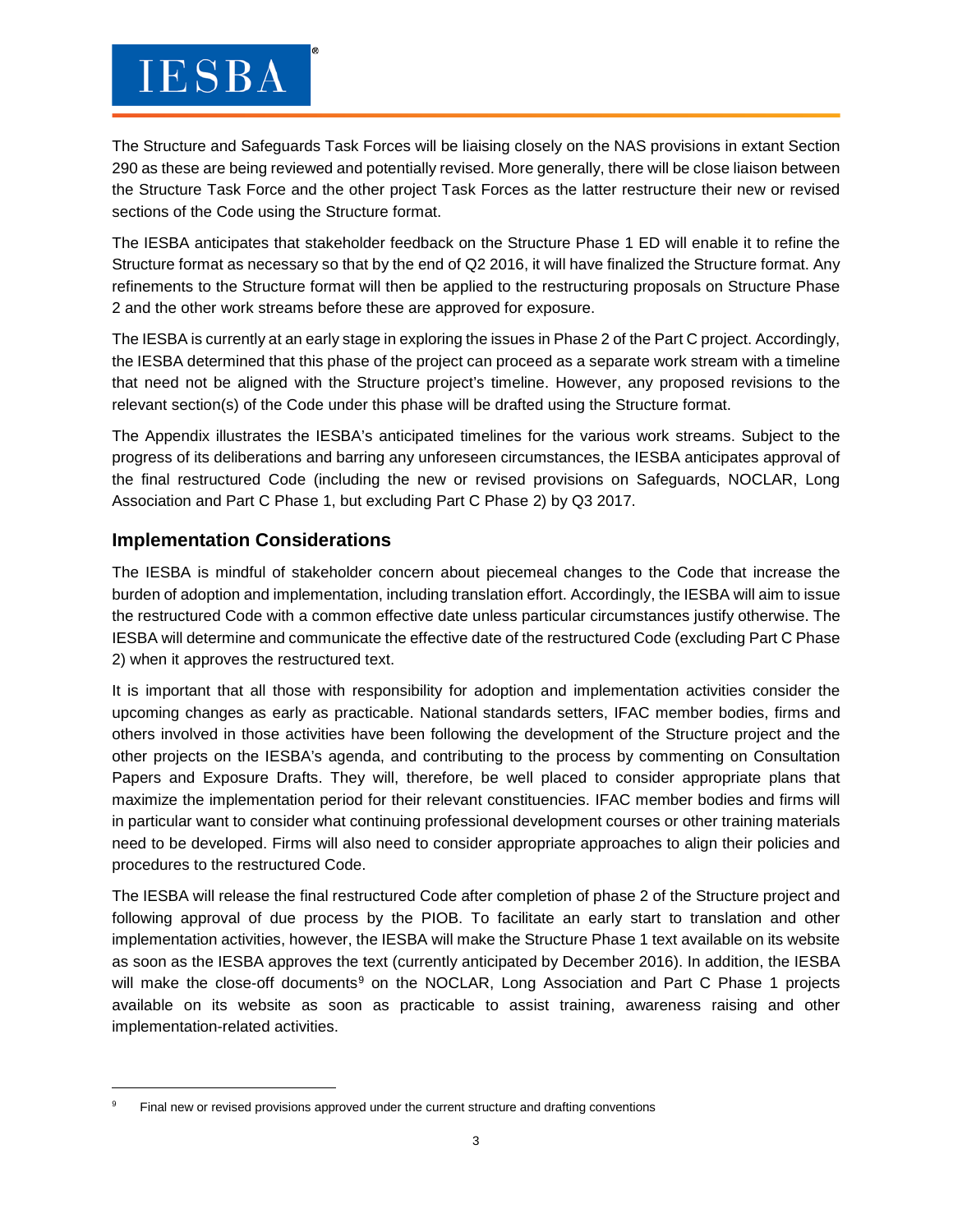# **IESBA**

**The IESBA strongly cautions against delay in considering implementation issues, and encourages national standards setters, IFAC member bodies, firms and other stakeholders to contribute actively to the development of the restructured Code by providing feedback on current and upcoming Exposure Drafts.**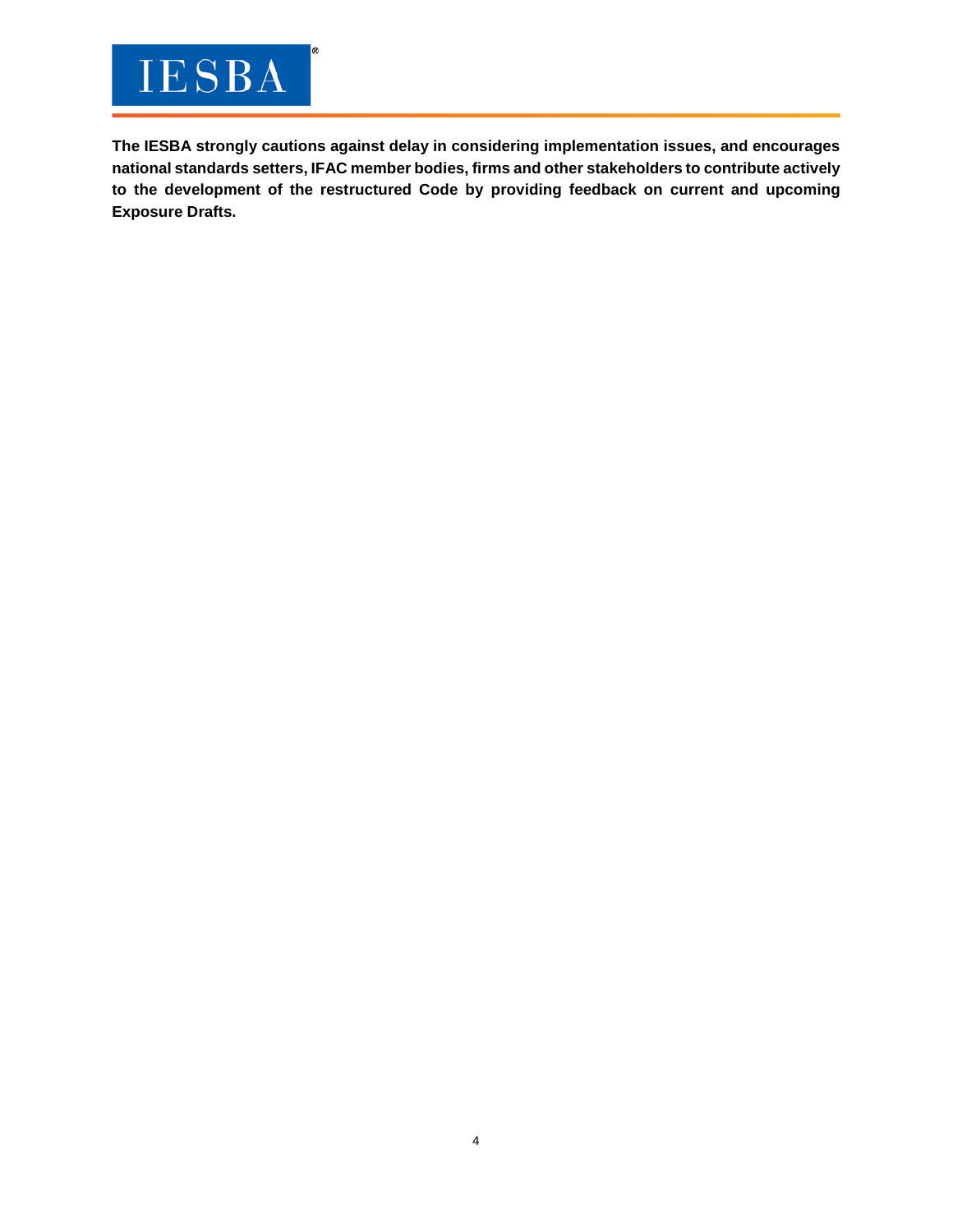

### <span id="page-4-3"></span><span id="page-4-2"></span><span id="page-4-1"></span><span id="page-4-0"></span>**Appendix**

### **IESBA Timetable─Structure-Related Work Streams (as of December 2015)**[10](#page-4-0)

#### **Q1 – Q4 2016**

 $\overline{a}$ 

| <b>Work Streams</b>      |                                                                     | <b>Mar 2016</b>                                                          | <b>Jun 2016</b>                                                              |                                                    | <b>Sep 2016</b>                                      | <b>Dec 2016</b>                       |
|--------------------------|---------------------------------------------------------------------|--------------------------------------------------------------------------|------------------------------------------------------------------------------|----------------------------------------------------|------------------------------------------------------|---------------------------------------|
| <b>NOCLAR</b>            | Meeting<br>ပ<br>⋖<br>ပ<br>⋖<br>മ<br>$\boldsymbol{\omega}$<br>Ш<br>ဖ | Approve close-off <sup>11</sup><br>First read ED of<br>restructured text | Second read ED of<br>restructured text                                       | Meeting<br>ပ<br>⋖<br>Ő<br>⋖<br><u>ന്</u><br>ທ<br>щ | Approve ED restructured<br>text                      |                                       |
| Long Association         |                                                                     | First read preliminary<br>restructured text                              | Full review re-ED<br>responses; second read<br>preliminary restructured text |                                                    | Approve close-off<br>Approve ED restructured<br>text |                                       |
| <b>Structure Phase 1</b> |                                                                     |                                                                          | Full review ED 1 responses                                                   |                                                    | First-read post-ED                                   | Approve Phase 1<br>text <sup>12</sup> |
| <b>Structure Phase 2</b> |                                                                     | First read ED 2                                                          | Second read ED 2                                                             |                                                    | Approve ED 2                                         |                                       |
| Safeguards Phase 1       | $\overline{5}$<br><mark>fch</mark>                                  |                                                                          | Full review ED 1 responses                                                   | ဖ<br>$\overline{201}$<br>ept                       | First-read post-ED                                   | Approve Phase 1<br>text               |
| Safeguards Phase 2       | <b>R</b>                                                            | First read Tranche 1 ED 2                                                | Second read Tranche 1 and<br>first read Tranche 2 ED 2                       | ഗ                                                  | Approve ED 2                                         |                                       |
| Part C Phase 1           |                                                                     | First read ED of<br>restructured text                                    | Approve ED restructured<br>$text{text}^{13}$                                 |                                                    |                                                      |                                       |
| Part C Phase 2           |                                                                     | <b>Issues</b>                                                            | <b>Issues</b>                                                                |                                                    | First read                                           | Approve ED                            |

<sup>&</sup>lt;sup>10</sup> This project timetable is tentative and subject to change depending on the progress of the various work streams.

<sup>&</sup>lt;sup>11</sup> Approval of the final NOCLAR provisions is anticipated at the March 2016 IESBA meeting. The IESBA has determined that these should be released under the current structure and drafting conventions at the earliest opportunity, subject to approval of due process by the Public Interest Oversight Board (PIOB). The IESBA will then proceed to restructure the final provisions using the Structure format.

 $12$  Subject to any changes that may be necessary arising from completion of Safeguards Phase 2

<sup>&</sup>lt;sup>13</sup> ED of Part C Phase 1 restructured text to be included as part of Structure ED 2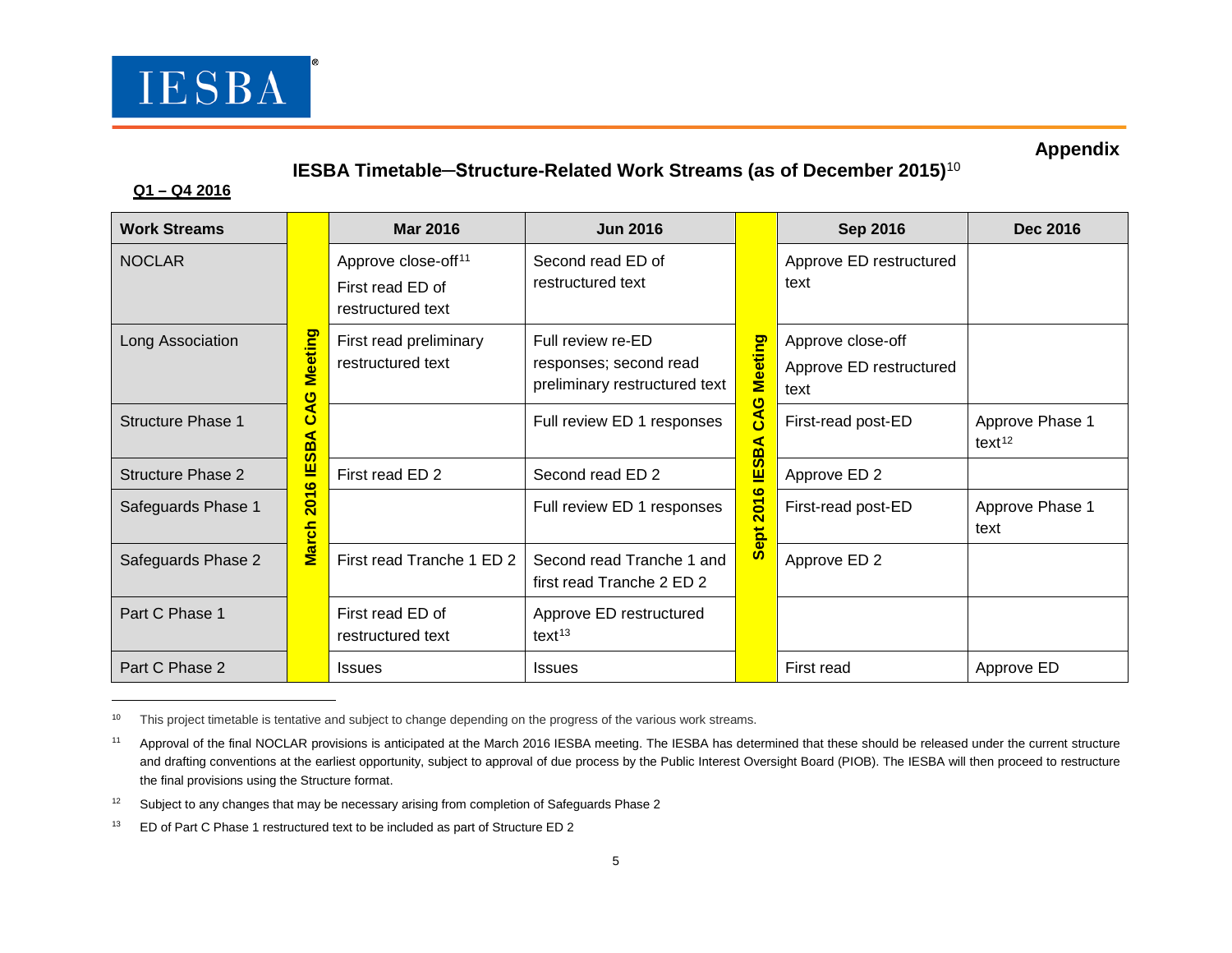

#### **Q1 – Q4 2017**

| <b>Work Streams</b> |                                       | <b>Mar 2017</b>         | <b>Jun 2017</b>                    |                                                   | <b>Sep 2017</b>                      | <b>Dec 2017</b>    |
|---------------------|---------------------------------------|-------------------------|------------------------------------|---------------------------------------------------|--------------------------------------|--------------------|
| <b>NOCLAR</b>       | ting<br>Š<br>O<br>⋖<br>ت<br>⋖<br>ESB. | Full review ED comments | Approve final restructured<br>text | Meeting<br>ဖ<br>a<br>Ő<br>٩<br>m<br><b>G</b><br>ш |                                      |                    |
| Long Association    |                                       | Full review ED comments | Approve final restructured<br>text |                                                   |                                      |                    |
| Structure Phase 2   |                                       | Full review ED comments | First read post-ED                 |                                                   | Approve Phase 2<br>restructured text |                    |
| Safeguards Phase 2  | ∼<br>$\overline{201}$                 | Full review ED comments | First read post-ED                 | r<br>៵                                            | Approve final                        |                    |
| Part C Phase 1      | <b>March</b>                          | Full review ED comments | Approve final restructured<br>text | $\overline{\mathbf{c}}$<br>힉<br>စ္တ               |                                      |                    |
| Part C Phase 2      |                                       |                         |                                    |                                                   | Full review ED comments              | First read post-ED |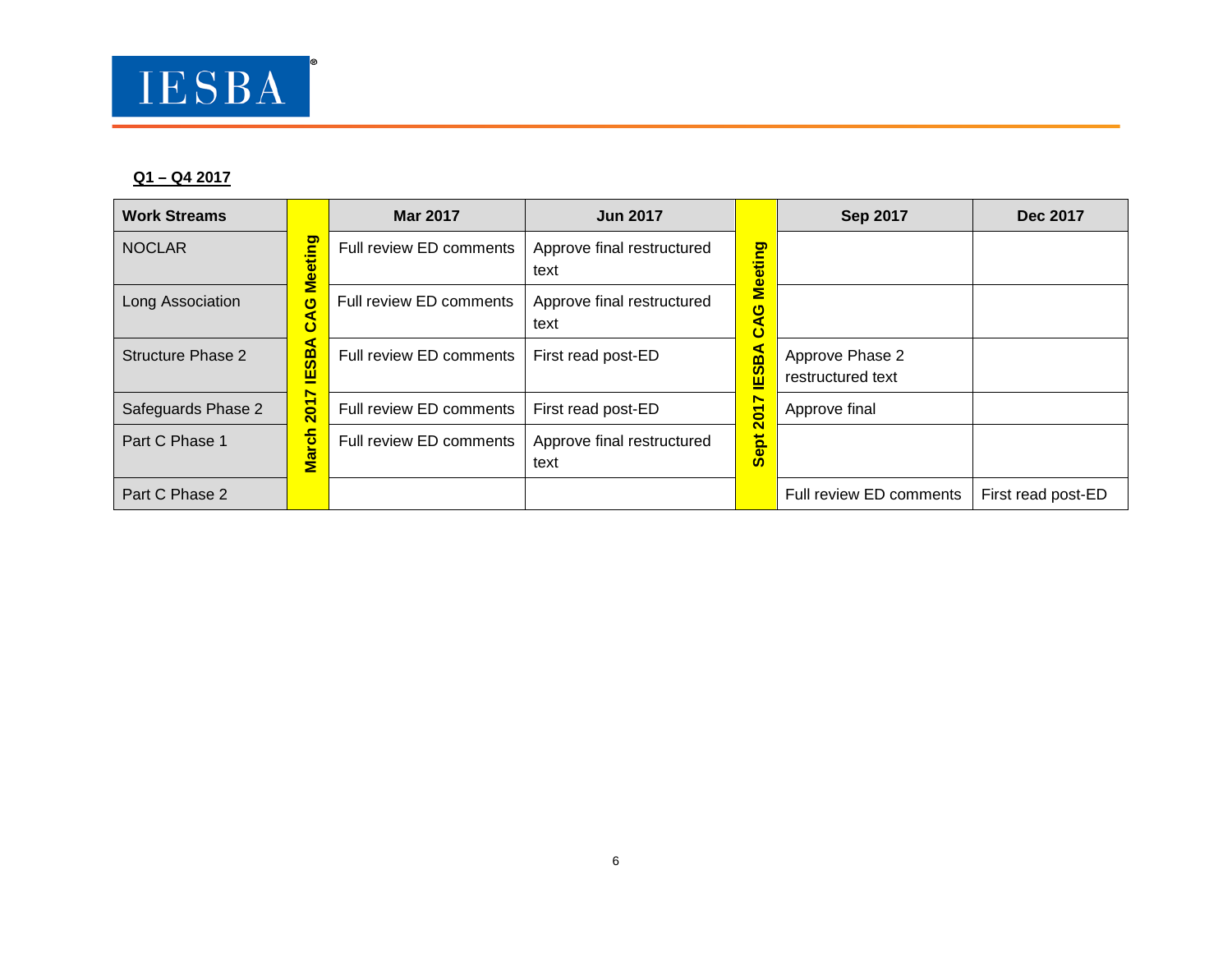

#### **Key Contacts**

Dr. Stavros Thomadakis, IESBA Chairman (**[stavrosthomadakis@ethicsboard.org](mailto:stavrosthomadakis@ethicsboard.org)**) James Gunn, Managing Director, Professional Standards (**[jamesgunn@ProfStds.org](mailto:jamesgunn@ProfStds.org)**) Ken Siong, Technical Director (**[kensiong@ethicsboard.org](mailto:kensiong@ethicsboard.org)**)

### **About the IESBA**

The [International Ethics Standards Board for Accountants](http://www.ethicsboard.org/) (IESBA) is an independent standard-setting board that develops and issues high-quality ethics standards and other pronouncements for professional accountants worldwide. Through its activities, the IESBA develops the *Code of Ethics for Professional Accountants*, which establishes ethical requirements for professional accountants.

The objective of the IESBA is to serve the public interest by setting high-quality ethics standards for professional accountants and by facilitating the convergence of international and national ethics standards, including auditor independence requirements, through the development of a robust, internationally appropriate code of ethics.

The structures and processes that support the operations of the IESBA are facilitated by the International Federation of Accountants (IFAC).

The *Code of Ethics for Professional Accountants*, Exposure Drafts, Consultation Papers, and other IESBA publications are published by, and copyright of, IFAC.

--------------------

The IESBA and IFAC do not accept responsibility for loss caused to any person who acts or refrains from acting in reliance on the material in this publication, whether such loss is caused by negligence or otherwise.

The IESBA logo, 'International Ethics Standards Board for Accountants, 'IESBA', '*The Code of Ethics for Professional Accountants*', the IFAC logo, 'International Federation of Accountants', and 'IFAC' are trademarks and service marks of IFAC.

Copyright © December 2015 by the International Federation of Accountants (IFAC). All rights reserved. Written permission from IFAC is required to reproduce, store or transmit, or to make other similar uses of, this document. Contact [permissions@ifac.org.](mailto:permissions@ifac.org)